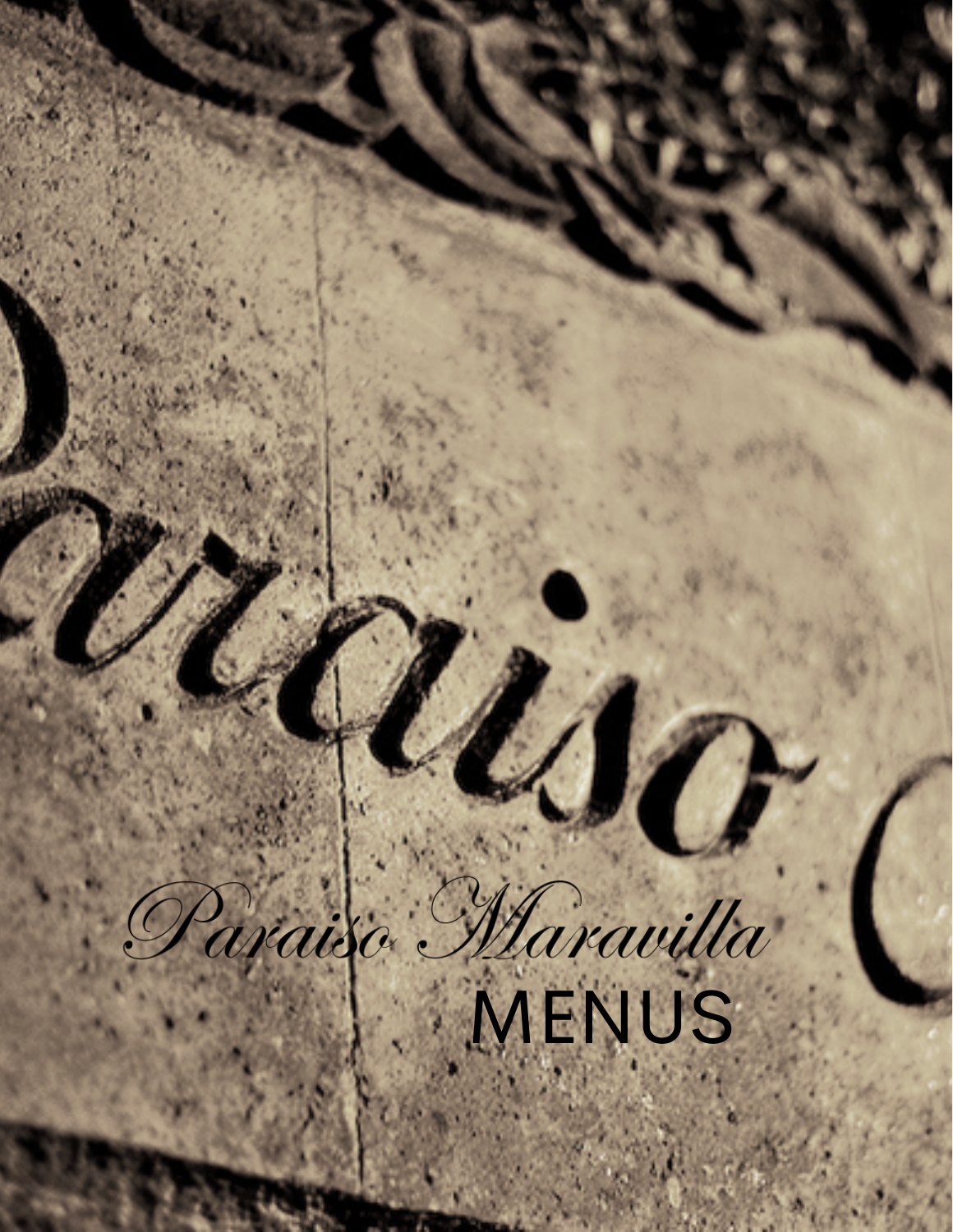

# **CHICKEN**

#### **Chipotle Chicken Bites**

Chicken bites drenched in a Chipotle cream. Served with Pilaf Rice, Organic Green Salad & Dinner Rolls

# **Spicy Curry Chicken**

Chicken Breast with a Spicy Curry Sauce. Served with Butter Rice, Organic Green Salad with Italian dressing & Dinner Rolls

# **Chicken Spaghetti**

Spaghetti with chicken strips, tomato, spinach & Parmesan cheese. Served with Organic Green Salad with Italian dressing, Jalapeños & Dinner Rolls

## **Primavera Chicken Pasta**

Creamy Primavera Pasta with chicken strips & vegetables. Served with Homemade mashed Potatoes, Organic Green salad with Italian Dressing & Dinner rolls

## **Poblano Plate**

Chicken with Poblano & Corn cream.

Served with Pilaf rice, Organic Green Salad with Italian dressing, or Refried Beans & Dinner Rolls

## **Chicken Fajitas**

Grill Chicken Breast & Sausage with Bell Peppers & Onions. Served with Spanish Rice, Refried Beans, Green & Red Sauce, & Corn Tortillas

## **Artisan Mole**

Chicken Breast drenched in a traditional Mole Sauce. Served with Mexican Rice, Refried Beans, Green & Red Sauce & Corn Tortillas

# **Chicken Alfredo**

Grilled Chicken with Fettuccine Alfredo Pasta. Served with Homemade mashed potatoes, Organic Green Salad with Italian Dressing & Dinner Rolls

# **Chipotle Grilled Chicken**

Grilled Chicken Breast drenched in a chipotle sauce. Served with Homemade mashed Potatoes, Organic Green Salad with Italian Dressing & Dinner Rolls

# **Poblano stuffed Chicken Breast**

Stuffed Chicken Breast covered smothered with Poblano Cream Sauce. Served with Vegetable Medley, Pilaf rice & Dinner rolls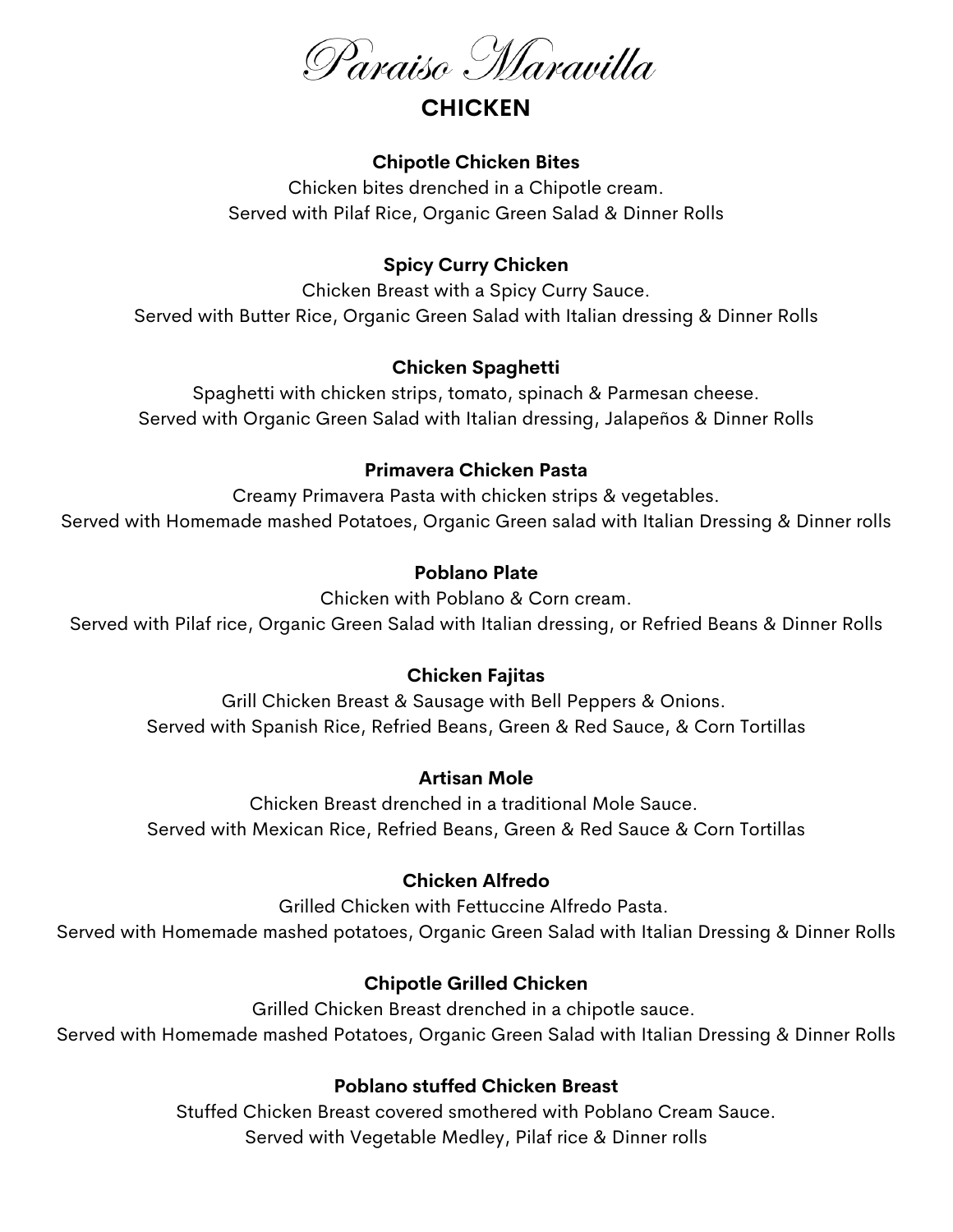Paraiso Maravilla

#### **Honey & Mustard Chicken**

Grilled Chicken Breast smothered with a Honey & Mustard Sauce. Served with Roasted Potatoes with Garlic & Butter, Pilaf rice & Dinner Rolls

#### **Tequila Lime Chicken**

Grilled Chicken Breast marinated with Lemon & White Tequila. Served with Pilaf rice, Black beans & Dinner Rolls

#### **Enchilado Chicken**

Grilled Chicken breast marinated with Hot Peppers. Served with Pilaf rice, Steam broccoli & Dinner Rolls

#### **Mushroom Grilled Chicken**

Grilled Chicken Breast with a Brown Mushroom Gravy Sauce. Served with Pilaf rice, Organic Green Salad with Italian dressing & Dinner Rolls

#### **Grilled Chimichurri Chicken**

Grilled Chicken covered in Chimichurri Sauce. Served with Pilaf rice & Caramelized Vegetables or Organic Green Salad with Italian dressing & Dinner Rolls

#### **Marinara Grilled Chicken**

Grilled Chicken Breast with Marinara Sauce. Served with Butter rice, Rosemary Potatoes & Dinner rolls

#### **Creamy Grilled Chicken Breast**

Grilled Chicken Breast with White Wine & Spinach Cream Sauce. Served with Green Spaghetti, Organic Green Salad with Italian Dressing & Dinner rolls

#### **Cordon Bleu Chicken**

Stuffed Chicken Breast with Ham, cheese & Spinach drenched in a Mushroom White Wine sauce. Served with Fettuccine Alfredo Pasta. Organic Green salad with Italian dressing & Dinner Rolls

#### **Bacon and Mango Chicken**

Stuffed Chicken Breast wrapped in Bacon smothered in a Mango Sauce. Served with Pilaf Rice, Organic Green Salad with Italian Dressing & Dinner Rolls

#### **Chipotle stuffed Chicken Breast**

Stuffed Chicken Breast with Ham, Cheese & Spinach drenched in a Chipotle Sauce. Served with Primavera Pasta, Organic Green salad with Italian Dressing & Dinner Rolls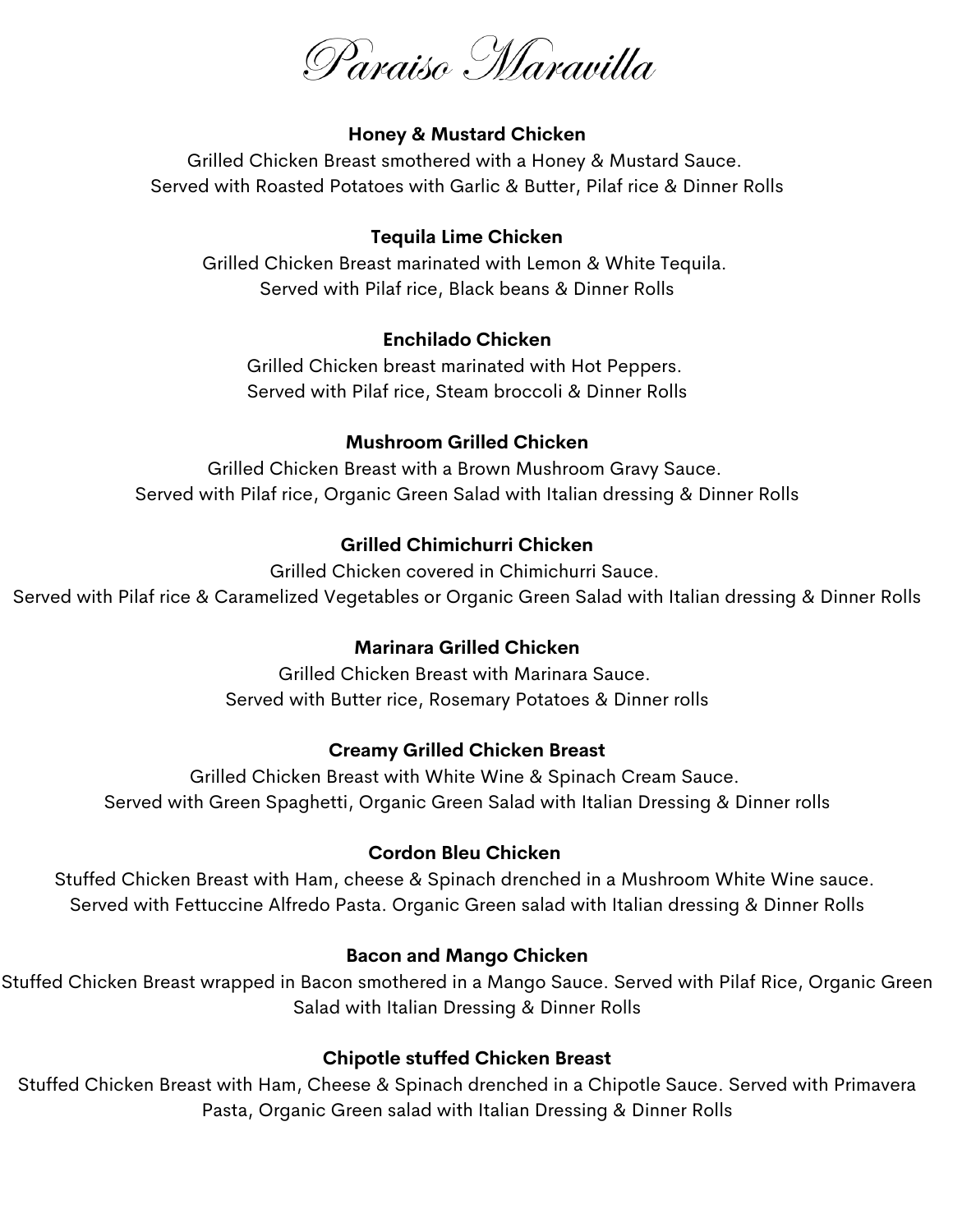

## **BEEF**

#### **Guisado de res**

Stew Beef Meat with Vegetable seasoned to perfection. Served with Mexican Rice, Refried Pinto Beans, Green and Red Sauce & Corn Tortillas

## **Guisado tricolor**

Beef Strips cooked in Onions & Signature seasoning. Served with Mexican Rice, Refried Pinto Beans, Green and Red Sauce & Corn Tortillas

Arrachera & Chimichurri

Grilled Skirt Steak covered in a Chimchurri Sauce.

Served with Rosemary Potatoes, Organic Green Salad with Italian dressing or Pilaf Rice & Dinner Rolls

# **SEAFOOD**

#### **Shrimp & Spagetti**

Spaghetti Pasta with Marinara Sauce & Lime flavored Shrimp. Served with Mashed Potatoes, Organic Green Salad with Italian Dressing & Dinner Rolls

Smoked Salmon

Alaska Smoked Salmon smothered in Caper Cream Sauce. Served with White Rice, Homemade Mashed Potatoes & Dinner Rolls

# **MIXED MEATS**

# **Grilled Fajita Mix**

Grilled Beef & Fajitas with sausage, onion & bell peppers. Served Spanish Rice, Norteno Beans, Red and Green Sauce & Corn Tortillas

## **Smoked Brisket and Sausage**

Smoked Brisket & Sausage smothered in BBQ Sauce. Served with Mashed Potatoes, Norteno Beans, Pickles Jalapeños, Onions & Dinner Rolls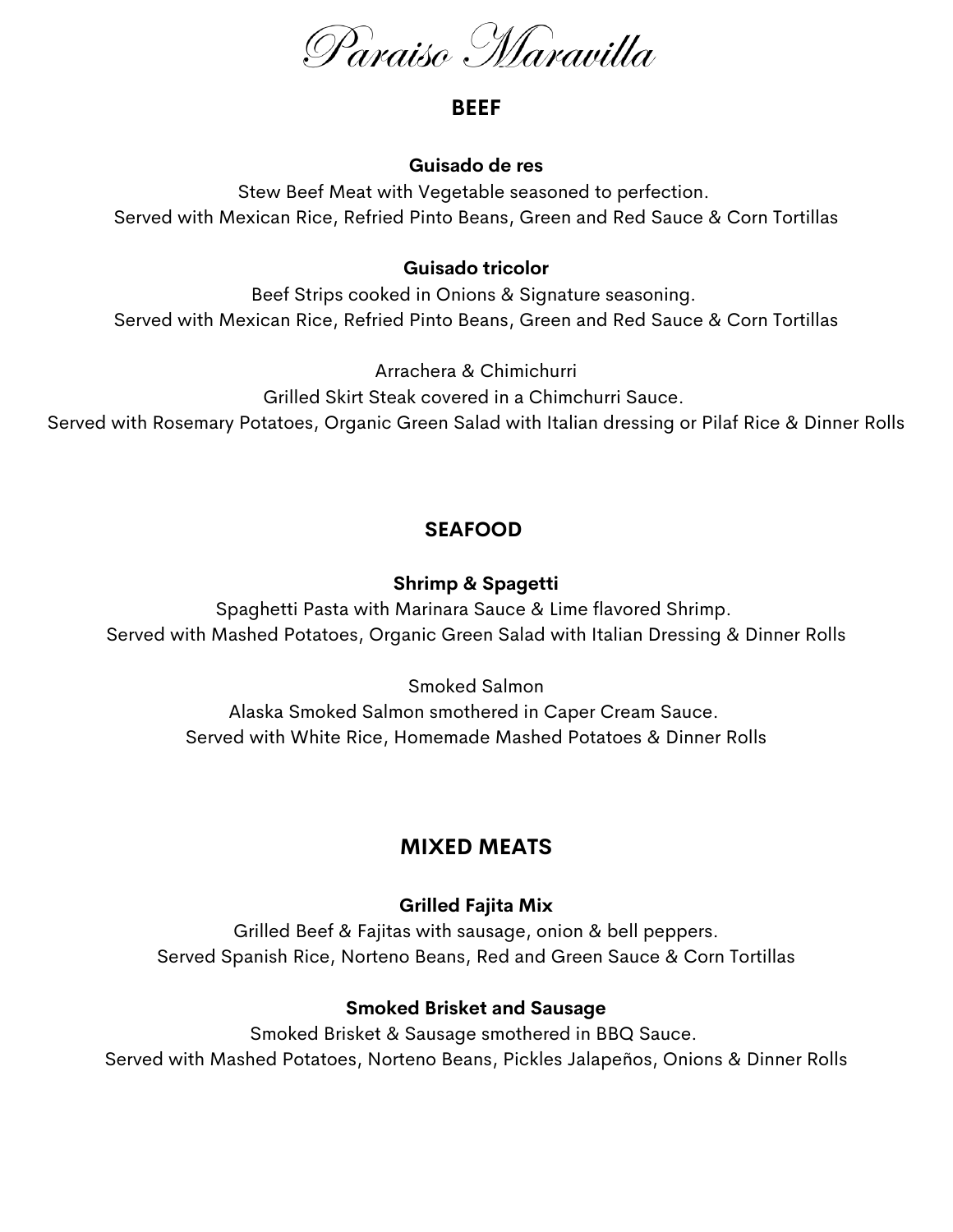Paraiso Maravilla

#### **PORK**

#### **Garlic and white wine Pork Chop**

Grilled Pork Chop marinated with White Wine Sauce. Corn with Butter & Red Pepper. Served with Organic Green Salad with Italian Dressing or Homemade Mashed Potatoes & Dinner Rolls

#### **Spicy mango sauce Pork Chop**

Grilled Pork Chop smothered in a Mango Sauce on a bed of Homemade Mashed Potatoes. Served with Buttered Vegetables or Organic Green Salad with Italian dressing & Dinner Rolls

#### **Asado de Puerco**

Stewed Pork Meat smothered in Red Peppers & Spices Sauces. Served with Mexican Rice, Refried Pinto Beans, Red & Green Sauce & Corn Tortillas

#### **Pork in green sauce**

Pork Stew Chunks with Cilantro Sauce. Served with Mexican Rice, Refried Beans, Green & Red Sauce & Corn Tortillas

#### **Cochinita Pibil**

Juicy Pork Meat marinated in a Achiote. Served with Black Beans, Rice Pilaf, Red Onions soaked in Vinegar & Corn Tortillas

#### **VEG**

#### **Vegetarian Zucchini Pesto Pasta**

Penne Pasta with Zucchini Pesto Sauce with Caramelized Bell Peppers & Tomatoes. Served with Organic Green Salad with Balsamic Dressing

#### **Vegetarian Fettuccine Waterfall**

Fettuccine with Tomato & Mushroom Sauce, Parsley, Basil & Olive Oil. Served with Organic Green Salad with a Red Pepper Vinaigrette

MENUS ABOVE ARE FOR BUFFET SELECTION PLEASE ASK ABOUT PLATED ENTREE OPTIONS EACH BUFFET COMES WITH 2 -3 ATTENDENTS GUESTS ARE NOT ALLOWED TO HANDLE THE FOOD EACH PACKAGE COME WITH THE DINNERWARE PACKAGE INCLUDES DINNERWARE - FLAT WARE - GLASSWARE & LINEN NAPKINS & WAITSTAFF ALL INCLUDED IN OUR PACKAGES